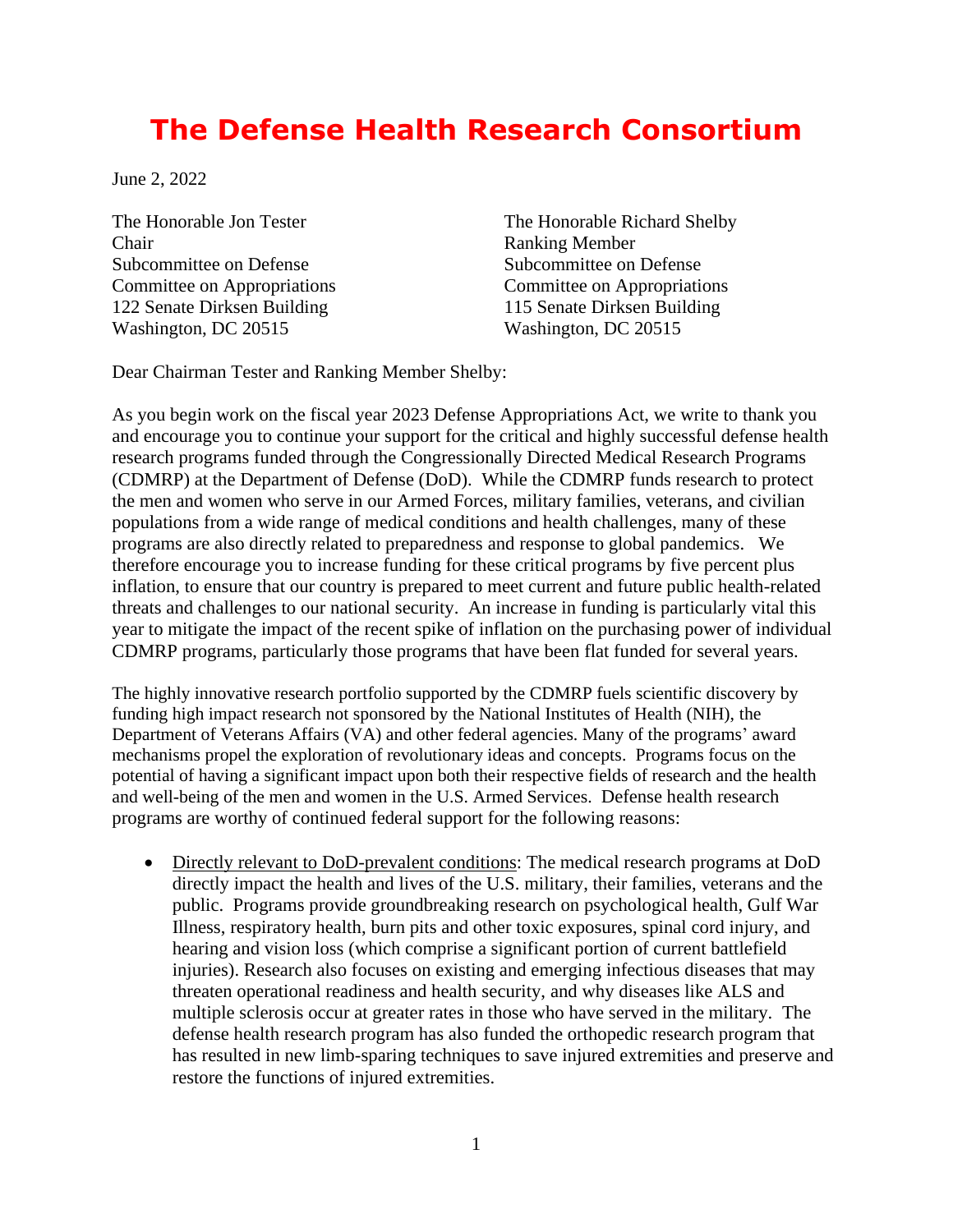> Equally important, this disease-specific approach includes important medical research programs related to several forms of cancer (breast, blood, colorectal, kidney, melanoma, pancreatic, brain tumors, lung, ovarian, prostate, stomach, liver, cancers related to radiation exposure, rare and childhood cancers), autoimmune diseases and other disorders (like neurofibromatosis and tuberous sclerosis complex) that have led to breakthroughs on nerve regeneration, traumatic brain injury (TBI) and post-traumatic stress disorder (PTSD).

- Complementary and not duplicative of other federal research: Defense health research program grants neither duplicate nor supplant NIH or VA research efforts, but rather enhance those efforts. They fund highly innovative projects – support that is typically unavailable through other federal programs. For example, programmaticallyrelated VA research funding is only available to VA employees (at least 0.625 full-time equivalent). CDMRP funds the best-qualified proposals from researchers and research teams at top research universities and medical centers. The NIH and DoD medical research portfolios have symbiotic relationships, allowing NIH-funded basic research to serve as a foundation for ground-breaking, disorder-targeted research at DoD. NIH and DoD program officers meet regularly to ensure collaboration and prevent duplication.
- Cutting-edge and focused on cures: While the NIH funds high-quality basic biomedical research, the defense health research programs provide essential emphasis on and support for finding innovative cures or new therapies for medical conditions. For several disorders, DoD breakthroughs have led to new clinical trials, new drug products, and novel procedures that are making a difference in the everyday lives of affected patients and families. For example, research funded by DoD led to the development of the only treatment for tuberous sclerosis complex approved by Food and Drug Administration. The ALS Research Program is supporting translational research and has developed four potential treatments for the disease, for which an effective treatment currently does not exist. Enclosed is a detailed white paper providing many examples of breakthroughs by the various CDMRPs that have benefitted active-duty warfighters, veterans, military families and civilian populations.
- Agile, adaptable, and collaborative: Each of the separate programs is guided by a specific vision and mission statement, which in addition to incorporating Congressional direction, reflect rapid change in knowledge, address research gaps, and prevent duplication. Annual funding prevents out-year budget commitments, which in turn further enhances programmatic flexibility. Many DoD programs identify, develop and fund collaborative and consortium-based research**,** helping to bring unique, interdisciplinary, inter-institutional, collaborative efforts to bear on complex medical research issues unlikely to be solved though the inherent limits of individual researchers.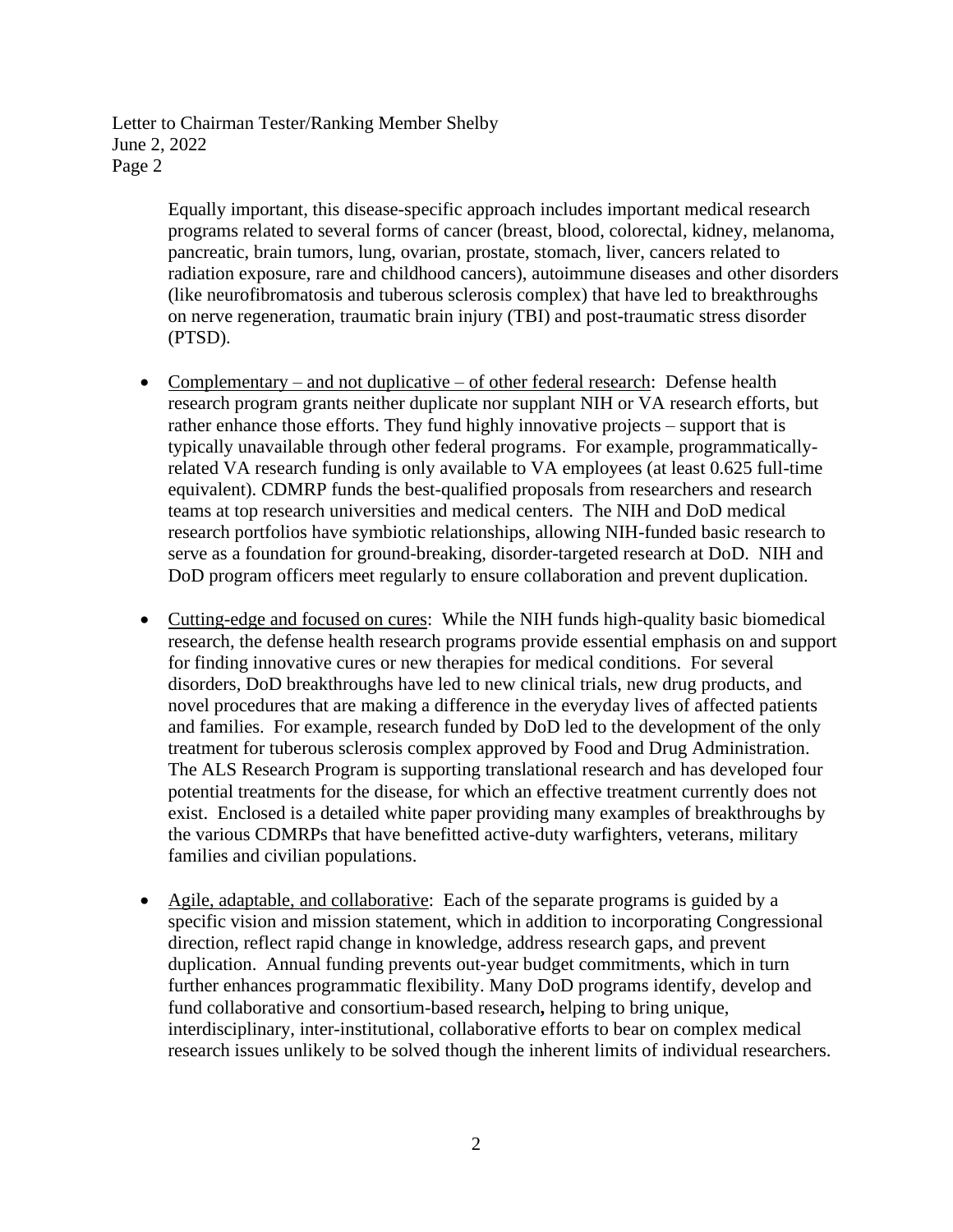- Competitive and unique peer review process: While Congress allocates funding through the annual Defense Appropriations Act to specific medical conditions, it does not direct the programs' dollars to specific researchers. These programs utilize an efficient multitiered process that includes multiple stages of peer review, including two levels of formal peer review of final proposals. Proposals are scored in a number of key areas such as scientific merit and impact for patients and the military, providing a robust comparative basis for helping accomplish the program's mission of finding and funding the best research related to these important medical conditions.
- Consumer review: All defense health research programs incorporate the full and equal participation of consumer reviewers at every stage of the multi-tiered review process – a novel and valuable practice in medical research funding. Consumers – people actually affected by the disease or medical condition – help ensure the program's funded research will have the greatest impact on those who are affected. Consumer reviewers also help inform and educate their disease advocacy communities and others.
- Generating economic growth across the United States: Research activities promote job growth and encourage long-term economic development through innovation. It has been estimated that for every dollar awarded in biomedical research grants, more than \$2 of additional business activity is created. Defense health research grants are awarded to universities and institutes in every state in the country.

In short, the well-executed and efficient programs within the defense health research programs demonstrate responsible government stewardship of taxpayer dollars and benefit current and former military service members, the general patient population, and our nation's economy.

Perhaps most importantly, DoD's innovative approaches to funding biomedical research have led to several significant breakthroughs and achievements, contributing to national security and the health and welfare of U.S. Armed Forces personnel and their dependents. Continued federal funding will only build on these successes.

Lastly, we encourage timely enactment of the fiscal year 2023 Defense Appropriations Act, to ensure continuity in the defense health research programs. We recognize the continuing challenges that the pandemic has placed on your ability to move appropriations bills through the "regular order" process. However, we must continue to maintain continuity in investment in this important research to ensure that our nation is prepared for future pandemics and other public health challenges that threaten our current military populations and their families, as well as veterans and the general civilian population.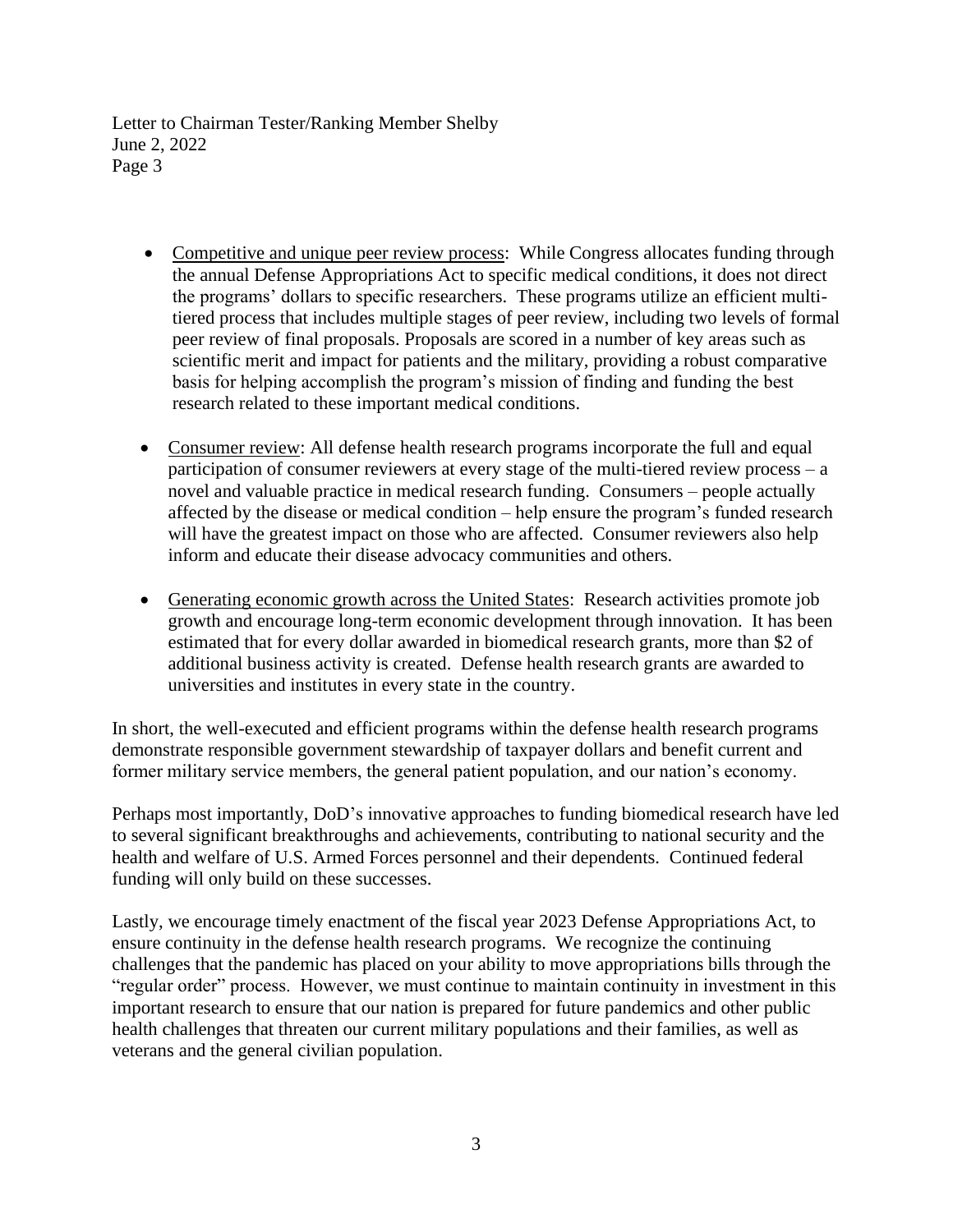Therefore, the undersigned respectfully request your support increasing the appropriation for defense health research programs by five percent plus inflation in the FY 2023 Defense Appropriations Act.

Sincerely,

ALS Association

American Academy of Allergy, Asthma & Immunology American Academy of Dermatology Association American Academy of Neurology American Academy of Ophthalmology American Association for Dental, Oral, and Craniofacial Research American Brain Tumor Association American Cancer Society Cancer Action Network American College of Obstetricians and Gynecologists American College of Rheumatology American Gastroenterological Association American Liver Foundation American Lung Association American Psychological Association American Society for Gastrointestinal Endoscopy American Thoracic Society American Urological Association Amputee Coalition Aplastic Anemia & MDS International Foundation APS Foundation of America, Inc. Arthritis Foundation Association for Clinical Oncology Association of American Cancer Institutes Asthma and Allergy Foundation of America Bladder Cancer Advocacy Network Blue Faery: The Adrienne Wilson Liver Cancer Association The Buoniconti Fund to Cure Paralysis Cancer ABCs Celiac Disease Foundation Children's Cardiomyopathy Foundation Children's Tumor Foundation Cholangiocarcinoma Foundation Christopher & Dana Reeve Foundation Crohn's & Colitis Foundation CURE Epilepsy CureHHT CureSHANK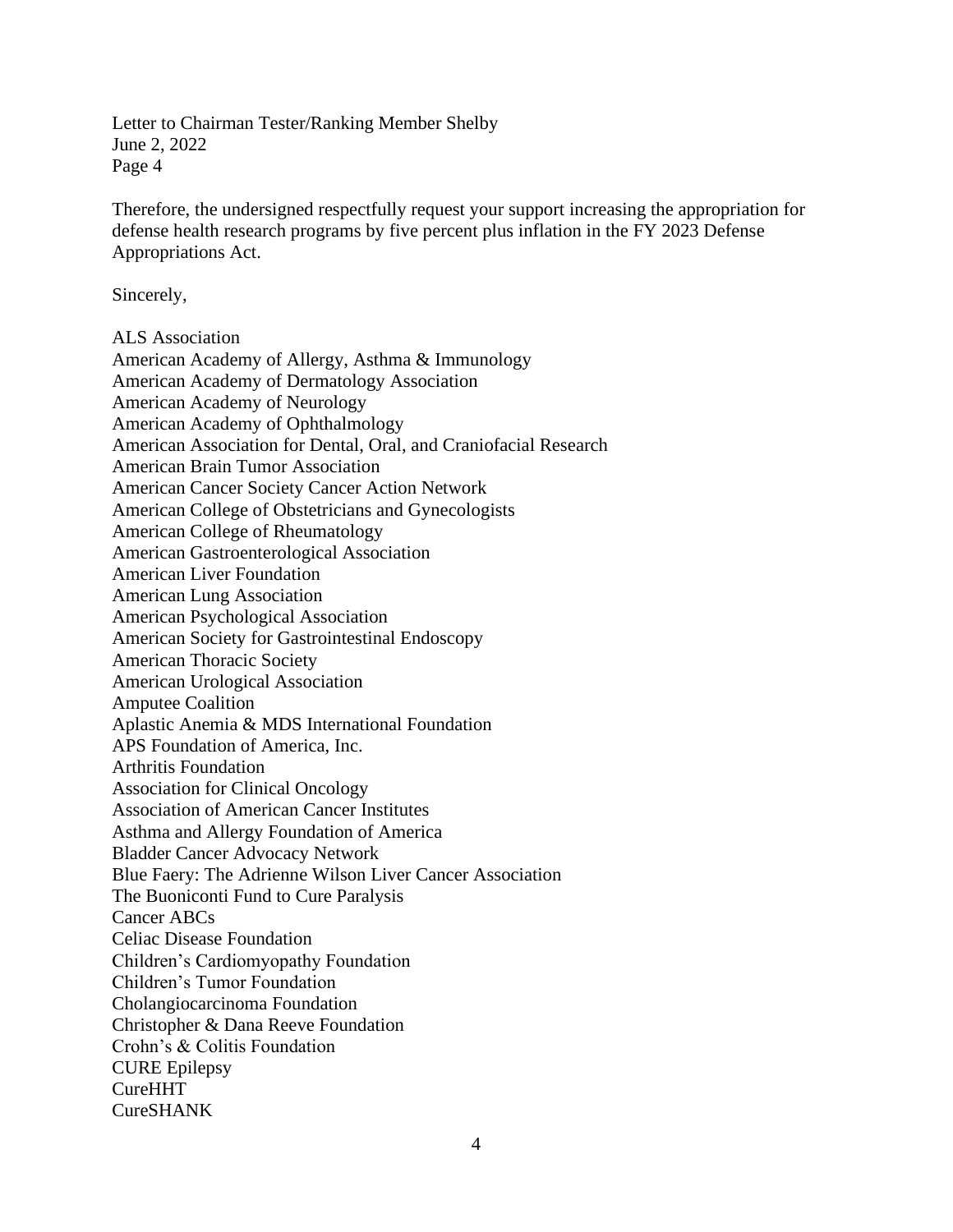June 2, 2022 Page 5 Danny Did Foundation Debbie's Dream Foundation: Curing Stomach Cancer Duke Health Duke University ECAN Esophageal Cancer Action Network Epilepsy Alliance America Epilepsy Foundation Epilepsy Leadership Council FD/MAS Alliance Fight Colorectal Cancer Focused Ultrasound Foundation FORCE: Facing Our Risk of Cancer Empowered Foundation for Peripheral Neuropathy Foundation to Eradicate Duchenne Global Health Technologies Coalition GO2 Foundation for Lung Cancer Hepatitis B Foundation Hydrocephalus Association Indiana University International Myeloma Foundation Johns Hopkins University KidneyCAN Kidney Cancer Association LAM Foundation Lennox-Gastaut Syndrome (LGS) Foundation Leukemia & Lymphoma Society Living Beyond Breast Cancer LUNGevity Foundation Lupus and Allied Diseases Association, Inc. Lupus Foundation of America Lupus Research Alliance Lymphoma Research Foundation Melanoma Research Foundation Men's Health Network Mesothelioma Applied Research Foundation The Miami Project to Cure Paralysis Michigan State University National Alliance for Eye and Vision Research National Alliance of State Prostate Cancer Coalitions National Autism Association National Brain Tumor Society National Eczema Association

Letter to Chairman Tester/Ranking Member Shelby